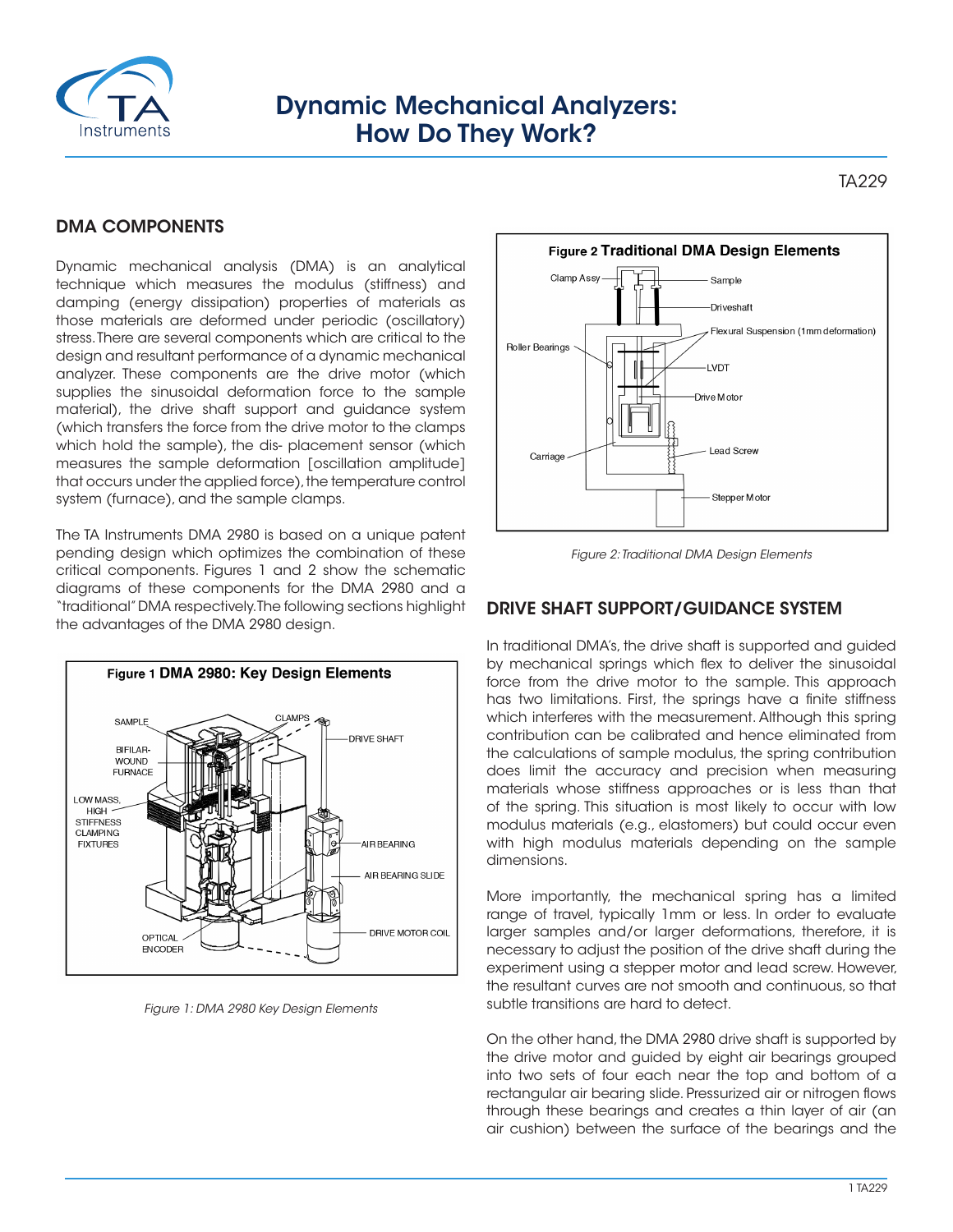surface of the slide on which the slide "floats" without contact in a "frictionless" fashion. The slide moves smoothly and freely vertically but lateral movement is prevented by the high resistance of the thin air layer to compression. Furthermore, the unique rectangular design of the slide eliminates any possibility for "torquing" (sideways twisting) of the slide, which could occur if the slide were circular. The range of continuous vertical travel in the DMA 2980 is 25 mm which means that even large samples (e.g., fibers as long as 30 mm can be evaluated in the tension mode) or large displacements (oscillation amplitudes to 10,000 m) for determination of the linear viscoelastic region or for fatigue testing can be accommodated. In addition, the inherent resistance of the air bearing to vertical movement is so low that even thin films and fibers can be evaluated.

The air bearings in the DMA 2980 are made from porous graphite and are designed for low air consumption as well as low susceptibility to contamination. The bearings can be operated using "house air" or air generated by an optional compact compressor.

# DRIVE MOTOR

The DMA 2980 uses a non-contact, direct drive motor to provide the oscillatory force which deforms the sample materials. The motor is built from high performance composites and other materials which ensure low system compliance and allow the motor to deliver reproducible forces over a wide dynamic range 0.0001 to 18 N. The motor is thermostated to eliminate heat build-up even when using large oscillation amplitudes in combination with high deformation forces. Further- more, the electronics associated with the motor enable the current to the motor to be rapidly adjusted in small increments so that measurements at amplitudes as small as 0.5 m can be made.

# OPTICAL ENCODER

In traditional DMA's, the displacement sensor is a linear variable differential transformer (LVDT) which measures small displacements based on the relative position of a metal core between two secondary coils. Displacement sensitivity (resolu- tion) for an LVDT can be as good as 1 nm, but only over a limited range of displacement. (Typically the resolution of an LVDT is 1 part in 200,000, which means that to obtain 1 nanometer resolution the maximum range of displacement is 200 m without a stepper motor and lead screw. In addition, LVDT's generally become nonlinear at the extremes of travel of the core which further reduces the range.) LVDT's are also susceptible to outside interference from other sources such as the drive motor.

The DMA 2980 uses an optical encoder to measure displacement. Based on diffraction patterns of light through gratings (one movable and one stationary), optical encoders provide a much higher resolution than LVDT's. The resolution of the DMA 2980 optical encoder is 1 nm over the whole displacement range (25 mm), or 1 part in 25,000,000. This high resolution of oscillation amplitude means that both

E' and E" precision (1%) as well as tan delta ( ) sensitivity (0.0001) are excellent. Another benefit of high displacement resolution is the ability to evaluate high modulus materials where, even with the high drive force of the DMA 2980 motor, it is possible to sustain only very small oscillation amplitudes.

# OTHER DMA COMPONENTS

There are several other components which are important to the design of a quality DMA, including:

#### **Temperature Control Components**

The DMA 2980 incorporates a bifilar wound furnace complemented by a Gas Cooling Accessory (GCA) to cover a broad range of temperature (-145 to 600°C) with excellent temperature precision for transitions  $(\pm 1^{\circ}C)$ . The furnace also features automated "swing-away" movement for easy access to the sample area without increasing the DMA 2980's "foot-print" on the bench, as well as automated air cooling between experiments for rapid turnaround time (increased productivity).

### • Sample Clamps

The versatility of a specific DMA design to a large extent is dependent on the variety of sample clamping and deformation modes available. The DMA 2980 offers a broad range of deformation modes (single/dual cantilever, 3 point bend, shear sandwich, compression, and tension), as well as a variety of clamp sizes so that sample materials ranging from 0.57 tex (5 denier) single fibers to films as thin as  $1 \text{ m}$  to test bars (50 x  $15 \times 5 \text{ mm}$ ) can be accommodated. Table 1 summarizes the options available.

These DMA 2980 clamps offer two other important features:

- (1) They are designed using "finite element analysis" to provide high stiffness (minimizes clamp compliance) yet low mass (ensures rapid temperature equilibrium).
- (2) They are designed for easy loading (assures clamping consistency for reproducible results) and easy adjustment (reduces time and effort to change and recalibrate).